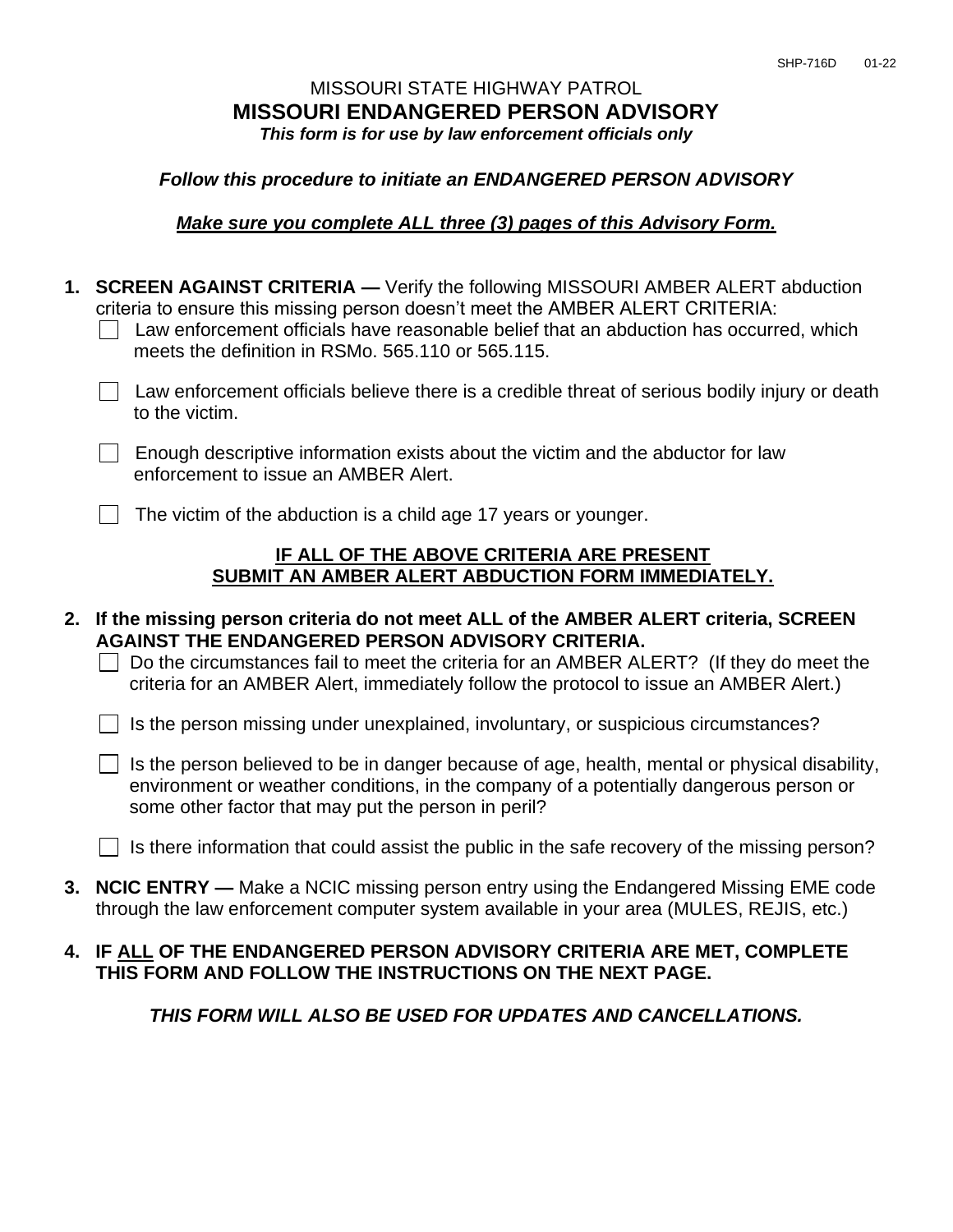| <b>Reset Form Print Form</b> |  |  |
|------------------------------|--|--|
|------------------------------|--|--|

SHP-716C 03-21

# MISSOURI STATE HIGHWAY PATROL **MISSOURI ENDANGERED PERSON ADVISORY**

*This form is for use by law enforcement officials only*

|                                                                                                    | A. WHAT TYPE OF ADVISORY IS THIS?<br>$\Box$ CANCELLATION<br>INITIAL ALERT<br>$\Box$ UPDATE                                                                                                                                                                                                                                                                                                |  |  |  |  |  |  |  |  |
|----------------------------------------------------------------------------------------------------|-------------------------------------------------------------------------------------------------------------------------------------------------------------------------------------------------------------------------------------------------------------------------------------------------------------------------------------------------------------------------------------------|--|--|--|--|--|--|--|--|
|                                                                                                    | B. HAS ANY TYPE OF LOCAL ADVISORY BEEN ISSUED?<br>$\Box$ YES<br><b>NO</b>                                                                                                                                                                                                                                                                                                                 |  |  |  |  |  |  |  |  |
|                                                                                                    | C. MISSING PERSON'S NAME                                                                                                                                                                                                                                                                                                                                                                  |  |  |  |  |  |  |  |  |
|                                                                                                    | D. LAW ENFORCEMENT AGENCY REQUESTING ADVISORY:                                                                                                                                                                                                                                                                                                                                            |  |  |  |  |  |  |  |  |
|                                                                                                    | E. OFFICER(S) VERIFYING CRITERIA AND REQUESTING ADVISORY:                                                                                                                                                                                                                                                                                                                                 |  |  |  |  |  |  |  |  |
|                                                                                                    | F. AGENCY CASE / INCIDENT NUMBER:                                                                                                                                                                                                                                                                                                                                                         |  |  |  |  |  |  |  |  |
|                                                                                                    | G. CELLULAR PHONE NUMBER FOR THE STATE COORDINATOR TO CONTACT THE<br><b>INVESTIGATING OFFICER:</b>                                                                                                                                                                                                                                                                                        |  |  |  |  |  |  |  |  |
|                                                                                                    | H. 24 HOUR PHONE NUMBER FOR LAW ENFORCEMENT, MEDIA AND THE PUBLIC TO CONTACT<br>YOUR AGENCY:                                                                                                                                                                                                                                                                                              |  |  |  |  |  |  |  |  |
|                                                                                                    | COMPLETE THE ATTACHED ADVISORY MESSAGE FORMAT WORKSHEET OR ATTACH THE<br>NCIC MESSAGE ON A SEPARATE SHEET. AS INDICATED ON THE WORKSHEET, THE<br><b>MESSAGE SHOULD INCLUDE:</b><br>1) Description of the missing person(s);<br>2) Time, location and description of the incident;<br>3) If known, description of any suspect(s) or associates, including vehicle and direction of travel. |  |  |  |  |  |  |  |  |
| J. PHOTOGRAPHS / MAPS. You may attach relevant photographs, maps, or other useful<br>attachments.  |                                                                                                                                                                                                                                                                                                                                                                                           |  |  |  |  |  |  |  |  |
| K. CERTIFICATIONS. The law enforcement officer authorizing this advisory must sign and date below. |                                                                                                                                                                                                                                                                                                                                                                                           |  |  |  |  |  |  |  |  |
|                                                                                                    | NAME OF PERSON FROM REQUESTING LAW ENFORCEMENT AGENCY AUTHORIZING<br><b>DATE</b><br><b>TIME</b><br>THIS REQUEST (By typing your name below it is the same as a handwritten signature.)                                                                                                                                                                                                    |  |  |  |  |  |  |  |  |
|                                                                                                    | <b>MISSOURI ENDANGERED PERSON ADVISORY</b><br>c/o Missouri State Highway Patrol, Troop F<br>FAX Number: (573) 751-6814 • Telephone Number: (573) 751-1000<br>Please verify by telephone that your FAX has been received.<br>E-mail: moalerts@mshp.dps.mo.gov                                                                                                                              |  |  |  |  |  |  |  |  |

**E-mail Form**